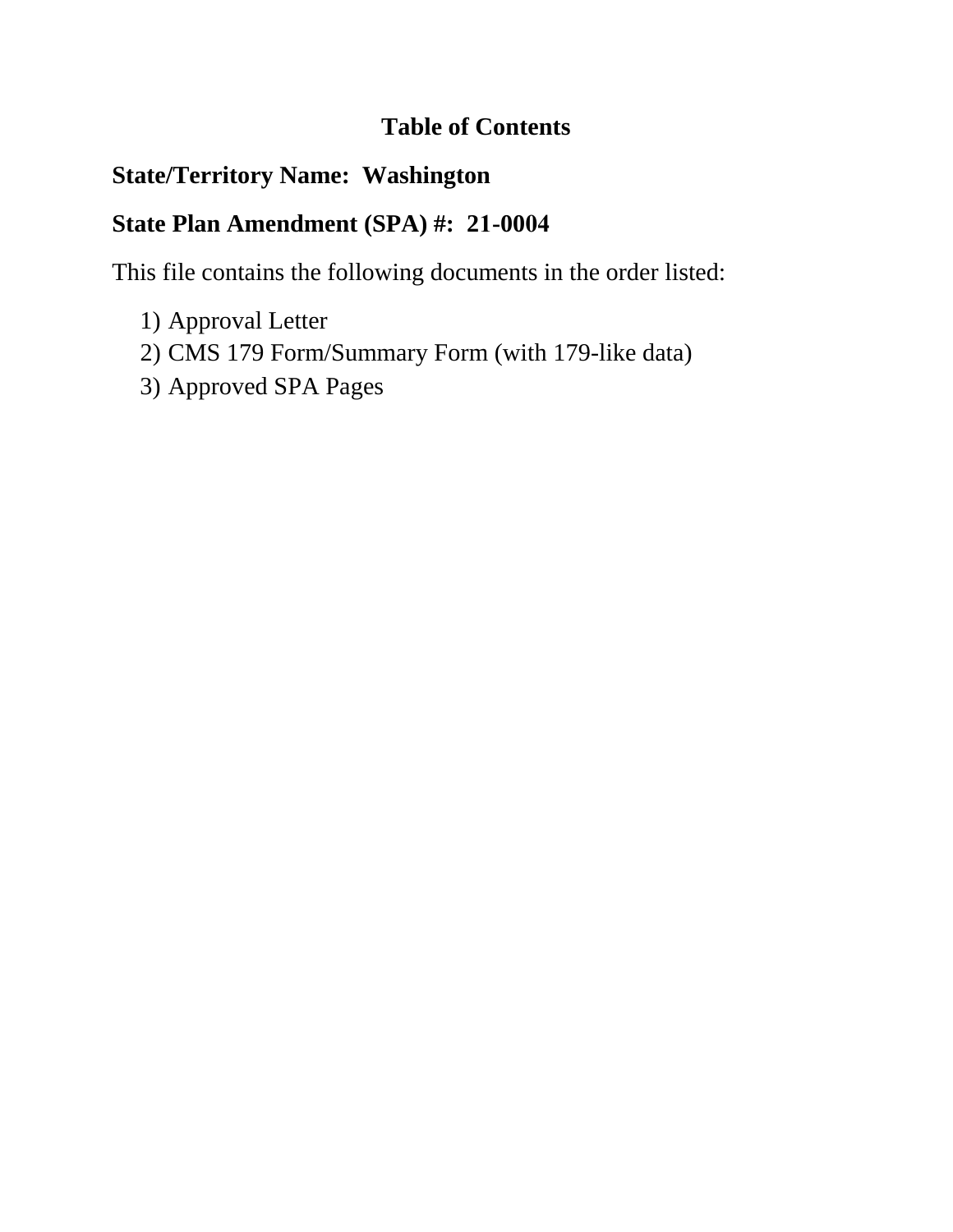DEPARTMENT OF HEALTH & HUMAN SERVICES Centers for Medicare & Medicaid Services 7500 Security Boulevard, Mail Stop S2-26-12 Baltimore, Maryland 21244-1850



May 12, 2021

Susan Birch, Director MaryAnne Lindeblad, Medicaid Director Health Care Authority PO Box 45502 Olympia, WA 98504-5010

Re: Washington State Plan Amendment (SPA) WA-21-0004

Dear Ms. Birch and Ms. Lindeblad

We have reviewed the proposed amendment to add section 7.4 Medicaid Disaster Relief for the COVID-19 National Emergency to your Medicaid state plan, as submitted under transmittal number (TN) WA-21-0004. This amendment proposes to implement temporary policies, which are different from those policies and procedures otherwise applied under your Medicaid state plan, during the period of the Presidential and Secretarial emergency declarations related to the COVID-19 outbreak (or any renewals thereof).

On March 13, 2020, the President of the United States issued a proclamation that the COVID-19 outbreak in the United States constitutes a national emergency by the authorities vested in him by the Constitution and the laws of the United States, including sections 201 and 301 of the National Emergencies Act (50 U.S.C. 1601 *et seq*.), and consistent with section 1135 of the Social Security Act (Act). On March 13, 2020, pursuant to section 1135(b) of the Act, the Secretary of the United States Department of Health and Human Services invoked his authority to waive or modify certain requirements of titles XVIII, XIX, and XXI of the Act as a result of the consequences of the COVID-19 pandemic, to the extent necessary, as determined by the Centers for Medicare & Medicaid Services (CMS), to ensure that sufficient health care items and services are available to meet the needs of individuals enrolled in the respective programs and to ensure that health care providers that furnish such items and services in good faith, but are unable to comply with one or more of such requirements as a result of the COVID-19 pandemic, may be reimbursed for such items and services and exempted from sanctions for such noncompliance, absent any determination of fraud or abuse. This authority took effect as of 6PM Eastern Standard Time on March 15, 2020, with a retroactive effective date of March 1, 2020. The emergency period will terminate, and this state plan provision will no longer be in effect, upon termination of the public health emergency, including any extensions.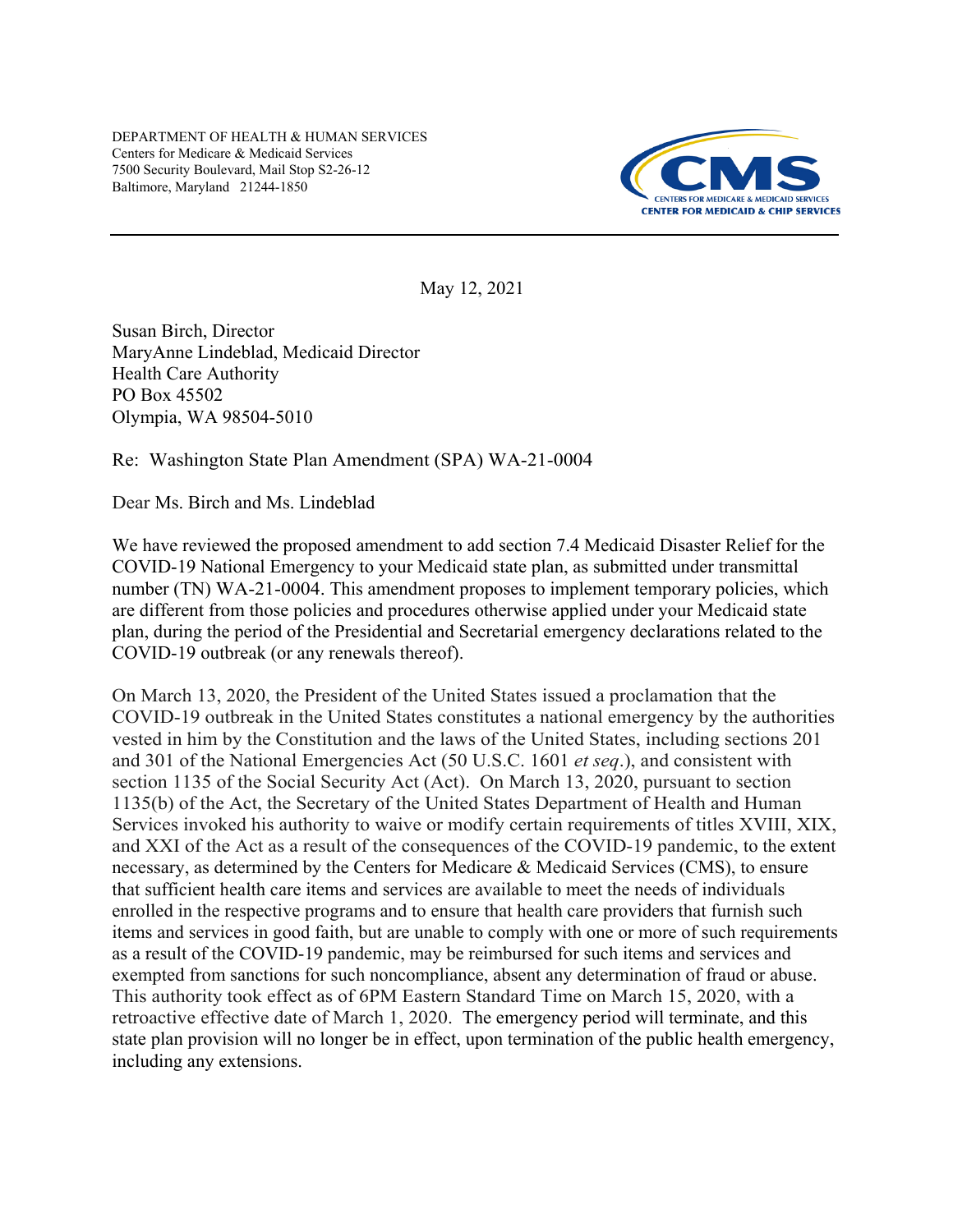Pursuant to section 1135(b)(5) of the Act, for the period of the public health emergency, CMS is modifying the requirement at 42 C.F.R. 430.20 that the state submit SPAs related to the COVID-19 public health emergency by the final day of the quarter, to obtain a SPA effective date during the quarter, enabling SPAs submitted after the last day of the quarter to have an effective date in a previous quarter, but no earlier than the effective date of the public health emergency.

The State of Washington also requested a waiver of public notice requirements applicable to the SPA submission process. Pursuant to section  $1135(b)(1)(C)$  of the Act, CMS is waiving public notice requirements applicable to the SPA submission process. Public notice for SPAs is required under 42 C.F.R. §447.205 for changes in statewide methods and standards for setting Medicaid payment rates, 42 C.F.R. §447.57 for changes to premiums and cost sharing, and 42 C.F.R. §440.386 for changes to Alternative Benefit Plans (ABPs). Pursuant to section 1135(b)(5) of the Act, CMS is approving the state's request to modify these notice requirements otherwise applicable to SPA submissions.

The State of Washington also requested a waiver to modify the tribal consultation timeline applicable to this SPA submission process. Pursuant to section 1135(b)(5) of the Act, CMS is also allowing states to modify the timeframes associated with tribal consultation required under section 1902(a)(73) of the Act, including shortening the number of days before submission or conducting consultation after submission of the SPA.

These modifications of the requirements related to SPA submission timelines, public notice, and tribal consultation apply only with respect to SPAs that meet the following criteria: (1) the SPA provides or increases beneficiary access to items and services related to COVID-19 (such as by waiving or eliminating cost sharing, increasing payment rates or amending ABPs to add services or providers); (2) the SPA does not restrict or limit payment or services or otherwise burden beneficiaries and providers; and (3) the SPA is temporary, with a specified sunset date that is not later than the last day of the declared COVID-19 public health emergency (or any extension thereof). We nonetheless encourage states to make all relevant information about the SPA available to the public so they are aware of the changes.

We conducted our review of your submittal according to the statutory requirements at section 1902(a) of the Act and implementing regulations. This letter is to inform you that Washington Medicaid SPA Transmittal Number WA-21-0004 is approved effective August 1, 2020. This SPA is in addition to the SPAs approved on April 24, 2020, July 30, 2020 and April 30, 2021 and does not supersede anything in those SPAs.

Enclosed is a copy of the CMS-179 summary form and the approved state plan pages.

Please contact Nikki Lemmon at 303-844-2641 or by email at Nicole.lemmon@cms.hhs.gov if you have any questions about this approval. We appreciate the efforts of you and your staff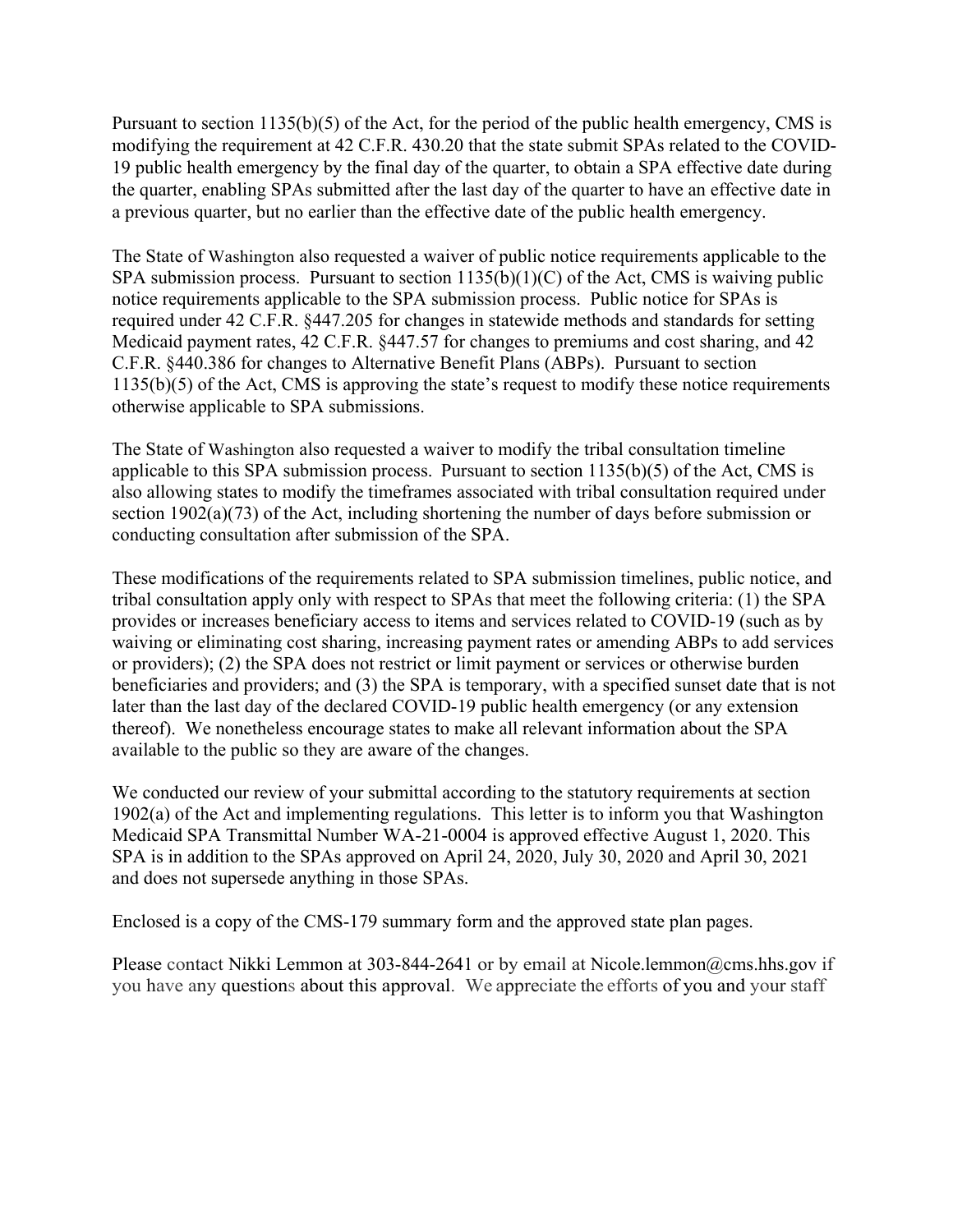in responding to the needs of the residents of the State of Washington and the health care community.

Sincerely,

Alissa M. Deboy -S

Digitally signed by Alissa M. Deboy -S Date: 2021.05.12 08:11:51 -04'00'

 Alissa Mooney DeBoy On Behalf of Anne Marie Costello, Acting Director Center for Medicaid and CHIP Services

Enclosures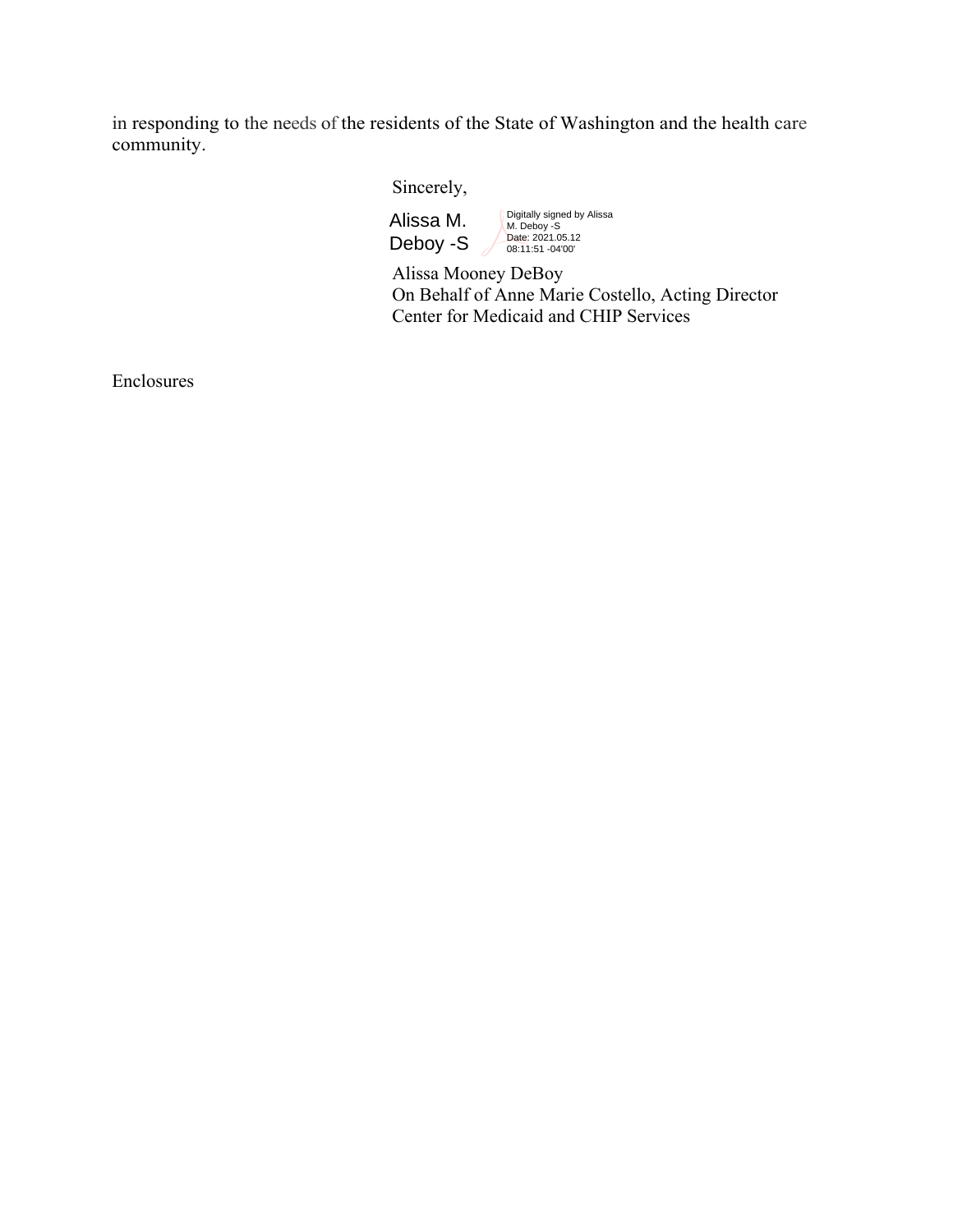| DEPARTMENT OF HEALTH AND HUMAN SERVICES<br>HEALTH CARE FINANCING ADMINISTRATION                                                                                        |                                                                                         | <b>FORM APPROVED</b><br>OMB NO. 0938-0193 |
|------------------------------------------------------------------------------------------------------------------------------------------------------------------------|-----------------------------------------------------------------------------------------|-------------------------------------------|
| <b>TRANSMITTAL AND NOTICE OF APPROVAL OF</b>                                                                                                                           | 1. TRANSMITTAL NUMBER:                                                                  | 2. STATE                                  |
| <b>STATE PLAN MATERIAL</b>                                                                                                                                             | 21-0004                                                                                 | Washington                                |
| <b>FOR: HEALTH CARE FINANCING ADMINISTRATION</b>                                                                                                                       | 3. PROGRAM IDENTIFICATION: TITLE XIX OF THE<br>SOCIAL SECURITY ACT (MEDICAID)           |                                           |
| TO: REGIONAL ADMINISTRATOR<br>HEALTH CARE FINANCING ADMINISTRATION<br>DEPARTMENT OF HEALTH AND HUMAN SERVICES                                                          | 4. PROPOSED EFFECTIVE DATE<br>August 1, 2020                                            |                                           |
| 5. TYPE OF PLAN MATERIAL (Check One):                                                                                                                                  |                                                                                         |                                           |
| NEW STATE PLAN                                                                                                                                                         | AMENDMENT TO BE CONSIDERED AS NEW PLAN                                                  | $\boxtimes$ AMENDMENT                     |
| COMPLETE BLOCKS 6 THRU 10 IF THIS IS AN AMENDMENT (Separate Transmittal for each amendment)                                                                            |                                                                                         |                                           |
| 6. FEDERAL STATUTE/REGULATION CITATION:                                                                                                                                | 7. FEDERAL BUDGET IMPACT:                                                               |                                           |
| 1135(b) and 1902(a) of the Social Security Act                                                                                                                         | a. FFY 2020 \$1,571,315<br>b. FFY 2021 \$14,238,832                                     | FFY 2022 \$3,559,708                      |
| 8. PAGE NUMBER OF THE PLAN SECTION OR ATTACHMENT:                                                                                                                      | 9. PAGE NUMBER OF THE SUPERSEDED PLAN SECTION<br>OR ATTACHMENT (If Applicable):         |                                           |
| Attachment 7.4 pages $29 - 36$ (new)                                                                                                                                   |                                                                                         |                                           |
|                                                                                                                                                                        |                                                                                         |                                           |
| 10. SUBJECT OF AMENDMENT:                                                                                                                                              |                                                                                         |                                           |
| Nursing Facility COVID Add-on Rate                                                                                                                                     |                                                                                         |                                           |
| 11. GOVERNOR'S REVIEW (Check One):<br>GOVERNOR'S OFFICE REPORTED NO COMMENT<br>COMMENTS OF GOVERNOR'S OFFICE ENCLOSED<br>NO REPLY RECEIVED WITHIN 45 DAYS OF SUBMITTAL | $\boxtimes$ OTHER, AS SPECIFIED: Exempt                                                 |                                           |
| 12. SIGNATURE OF STATE AGENCY OFFICIAL:                                                                                                                                | 16. RETURN TO:                                                                          |                                           |
| ManyChine Swelchal                                                                                                                                                     | Ann Myers                                                                               |                                           |
| 13. TYPED NAME:                                                                                                                                                        | <b>Rules and Publications</b>                                                           |                                           |
| MaryAnne Lindeblad                                                                                                                                                     | Division of Legal Services                                                              |                                           |
| 14. TITLE:                                                                                                                                                             | Health Care Authority                                                                   |                                           |
| Medicaid Director                                                                                                                                                      | 626 8 <sup>th</sup> Ave SE MS: 42716                                                    |                                           |
| 15. DATE SUBMITTED:                                                                                                                                                    | Olympia, WA 98504-2716                                                                  |                                           |
| 03-24-2021                                                                                                                                                             |                                                                                         |                                           |
| FOR REGIONAL OFFICE USE ONLY                                                                                                                                           |                                                                                         |                                           |
| 17. DATE RECEIVED:<br>3/25/21                                                                                                                                          | 18. DATE APPROVED:<br>May 12, 2021                                                      |                                           |
| PLAN APPROVED - ONE COPY ATTACHED                                                                                                                                      |                                                                                         |                                           |
| 19. EFFECTIVE DATE OF APPROVED MATERIAL:                                                                                                                               | 20. SIGNATALRESCH MEGION ABOUT SIGNALLES                                                |                                           |
| 8/1/20                                                                                                                                                                 | Date: 2021.05.12<br>Deboy -S                                                            |                                           |
| 21. TYPED NAME:<br>Alissa Mooney Deboy<br>On Behalf of Anne Marie Costello                                                                                             | 08:12:11 -04'00'<br>22. TITLE: Acting Director<br>Center for Medicaid and CHIP Services |                                           |
| 23. REMARKS:                                                                                                                                                           |                                                                                         |                                           |
| 5/5/21 state authorized P&I change to box 7 of the 179:                                                                                                                |                                                                                         |                                           |
| Add "FFY 2020 \$1,571,315"; Change FFY 2022 to "\$3,559,708"; change FFY 2021 to \$14,238,832                                                                          |                                                                                         |                                           |
|                                                                                                                                                                        |                                                                                         |                                           |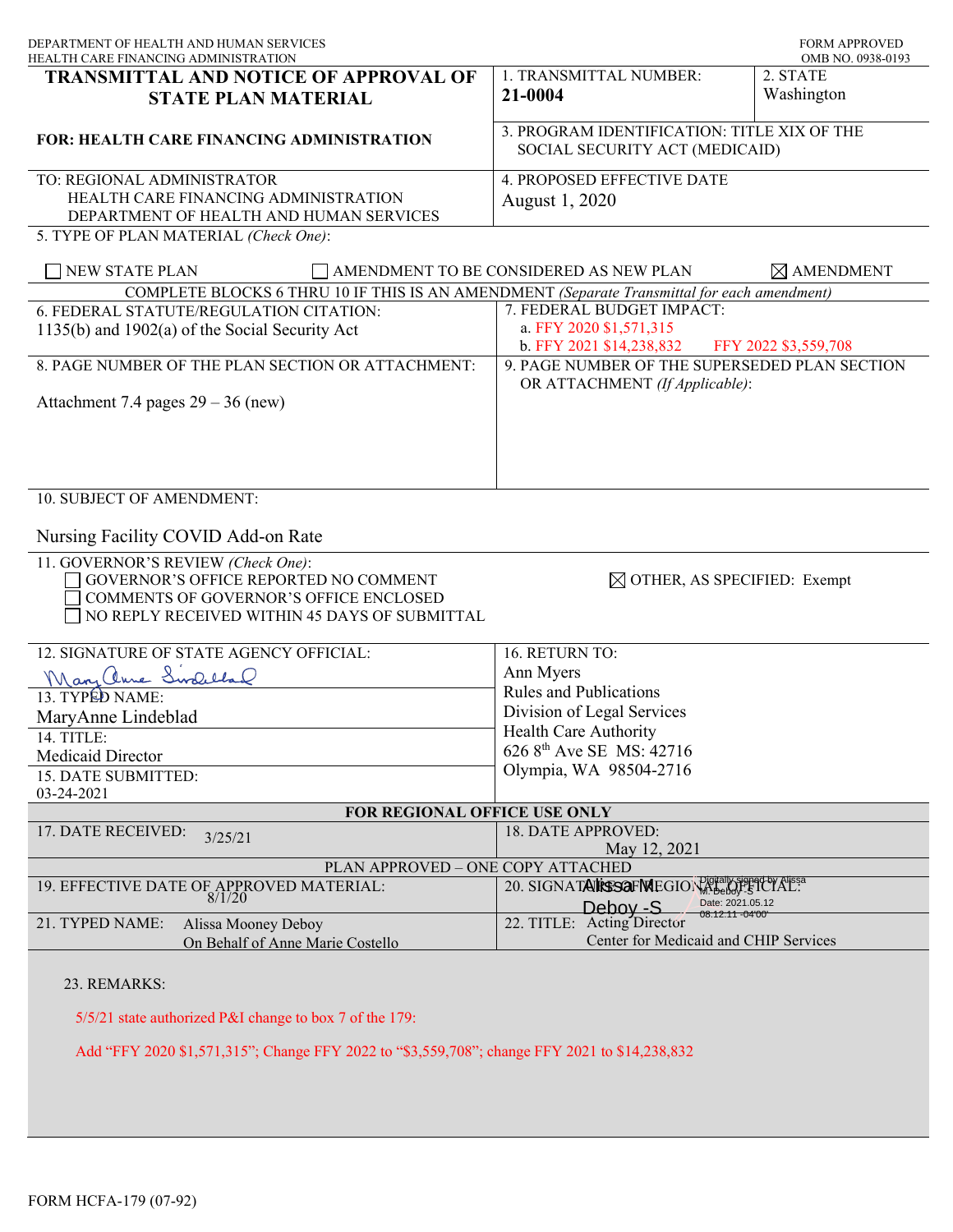#### **Section 7 – General Provisions 7.4. Medicaid Disaster Relief for the COVID-19 National Emergency**

On March 13, 2020, the President of the United States issued a proclamation that the COVID-19 outbreak in the United States constitutes a national emergency by the authorities vested in him by the Constitution and the laws of the United States, including sections 201 and 301 of the National Emergencies Act (50 U.S.C. 1601 et seq.), and consistent with section 1135 of the Social Security Act (Act). On March 13, 2020, pursuant to section 1135(b) of the Act, the Secretary of the United States Department of Health and Human Services invoked his authority to waive or modify certain requirements of titles XVIII, XIX, and XXI of the Act as a result of the consequences COVID-19 pandemic, to the extent necessary, as determined by the Centers for Medicare & Medicaid Services (CMS), to ensure that sufficient health care items and services are available to meet the needs of individuals enrolled in the respective programs and to ensure that health care providers that furnish such items and services in good faith, but are unable to comply with one or more of such requirements as a result of the COVID-19 pandemic, may be reimbursed for such items and services and exempted from sanctions for such noncompliance, absent any determination of fraud or abuse. This authority took effect as of 6PM Eastern Standard Time on March 15, 2020, with a retroactive effective date of March 1, 2020. The emergency period will terminate, and waivers will no longer be available, upon termination of the public health emergency, including any extensions.

The State Medicaid agency (agency) seeks to implement the policies and procedures described below, which are different than the policies and procedures otherwise applied under the Medicaid state plan, during the period of the Presidential and Secretarial emergency declarations related to the COVID-19 outbreak (or any renewals thereof), or for any shorter period described below:

## Effective date for SPA 21-0004 is 8/1/2020 through 12/31/2021 or the end of the PHE, whichever is first.

NOTE: States may not elect a period longer than the Presidential or Secretarial emergency declaration (or any renewal thereof). States may not propose changes on this template that restrict or limit payment, services, or eligibility, or otherwise burden beneficiaries and providers.

### **Request for Waivers under Section 1135**

 $X$  The agency seeks the following under section 1135(b)(1)(C) and/or section 1135(b)(5) of the Act:

- a.  $X$  SPA submission requirements the agency requests modification of the requirement to submit the SPA by March 31, 2020, to obtain a SPA effective date during the first calendar quarter of 2020, pursuant to 42 CFR 430.20. Note: SPA 21-0004 to be effective August 1, 2020.
- b.  $X$  Public notice requirements the agency requests waiver of public notice requirements that would otherwise be applicable to this SPA submission. These requirements may include those specified in 42 CFR 440.386 (Alternative Benefit Plans), 42 CFR 447.57(c) (premiums and cost sharing), and 42 CFR 447.205 (public notice of changes in statewide methods and standards for setting payment rates).
- c.  $X$  Tribal consultation requirements the agency requests modification of tribal consultation timelines specified in Washington Medicaid state plan, as described below:

*Please describe the modifications to the timeline*. Waive requirement for tribal notification 60 days prior to SPA submission.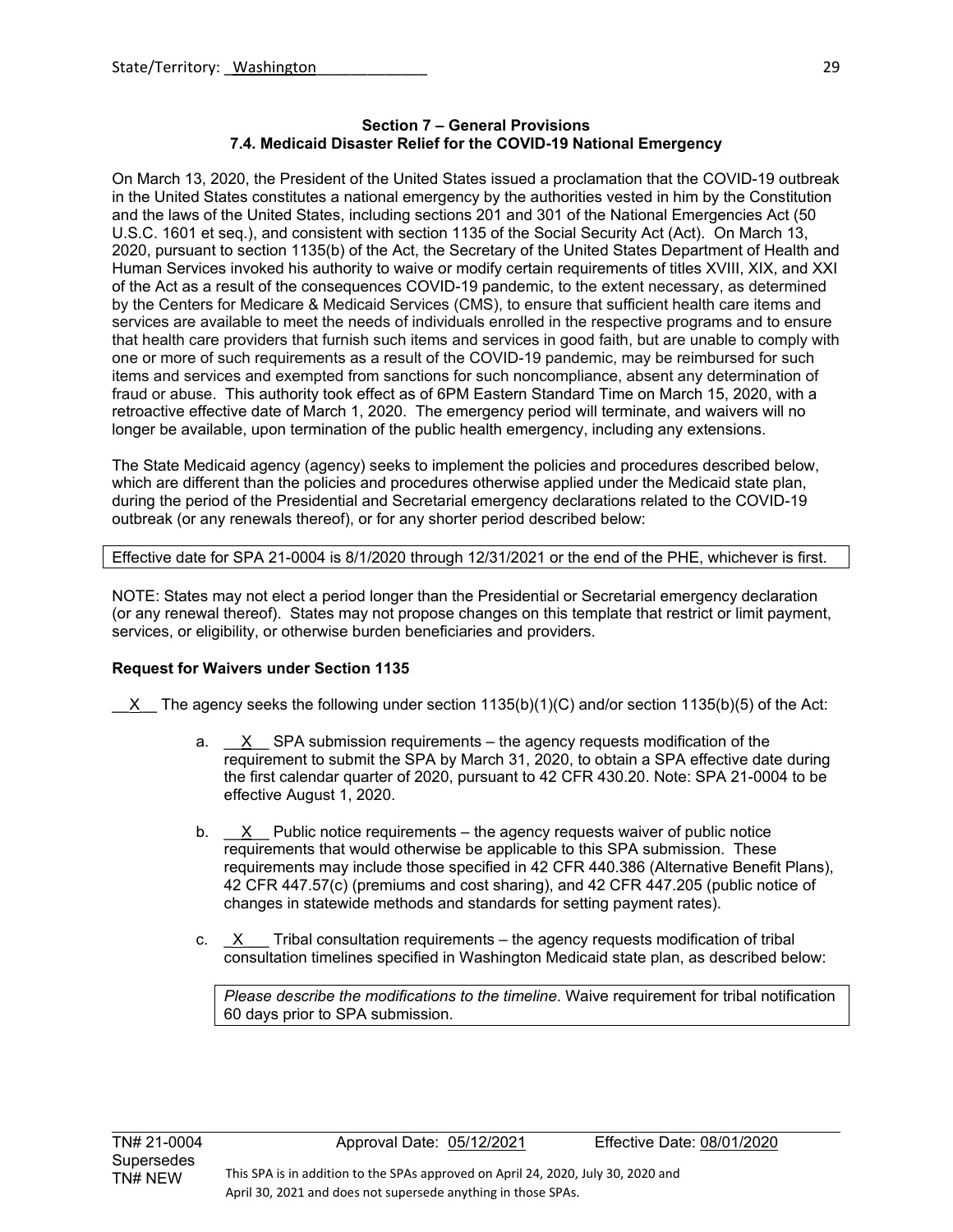## **Section A – Eligibility**

1. The agency furnishes medical assistance to the following optional groups of individuals described in section 1902(a)(10)(A)(ii) or 1902(a)(10)(c) of the Act. This may include the new optional group described at section 1902(a)(10)(A)(ii)(XXIII) and 1902(ss) of the Act providing coverage for uninsured individuals.

*Include name of the optional eligibility group and applicable income and resource standard.* 

- 2. \_\_\_\_\_\_ The agency furnishes medical assistance to the following populations of individuals described in section 1902(a)(10)(A)(ii)(XX) of the Act and 42 CFR 435.218:
	- a. All individuals who are described in section  $1905(a)(10)(A)(ii)(XX)$

Income standard: \_\_\_\_\_\_\_\_\_\_\_\_\_

-or-

b. \_\_\_\_\_ Individuals described in the following categorical populations in section 1905(a) of the Act:

Income standard: \_\_\_\_\_\_\_\_\_\_\_\_\_

3. \_\_\_\_\_ The agency applies less restrictive financial methodologies to individuals excepted from financial methodologies based on modified adjusted gross income (MAGI) as follows.

Less restrictive income methodologies:

Less restrictive resource methodologies:

- 4. \_\_\_\_\_ The agency considers individuals who are evacuated from the state, who leave the state for medical reasons related to the disaster or public health emergency, or who are otherwise absent from the state due to the disaster or public health emergency and who intend to return to the state, to continue to be residents of the state under 42 CFR 435.403(j)(3).
- 5. \_\_\_\_\_ The agency provides Medicaid coverage to the following individuals living in the state, who are non-residents: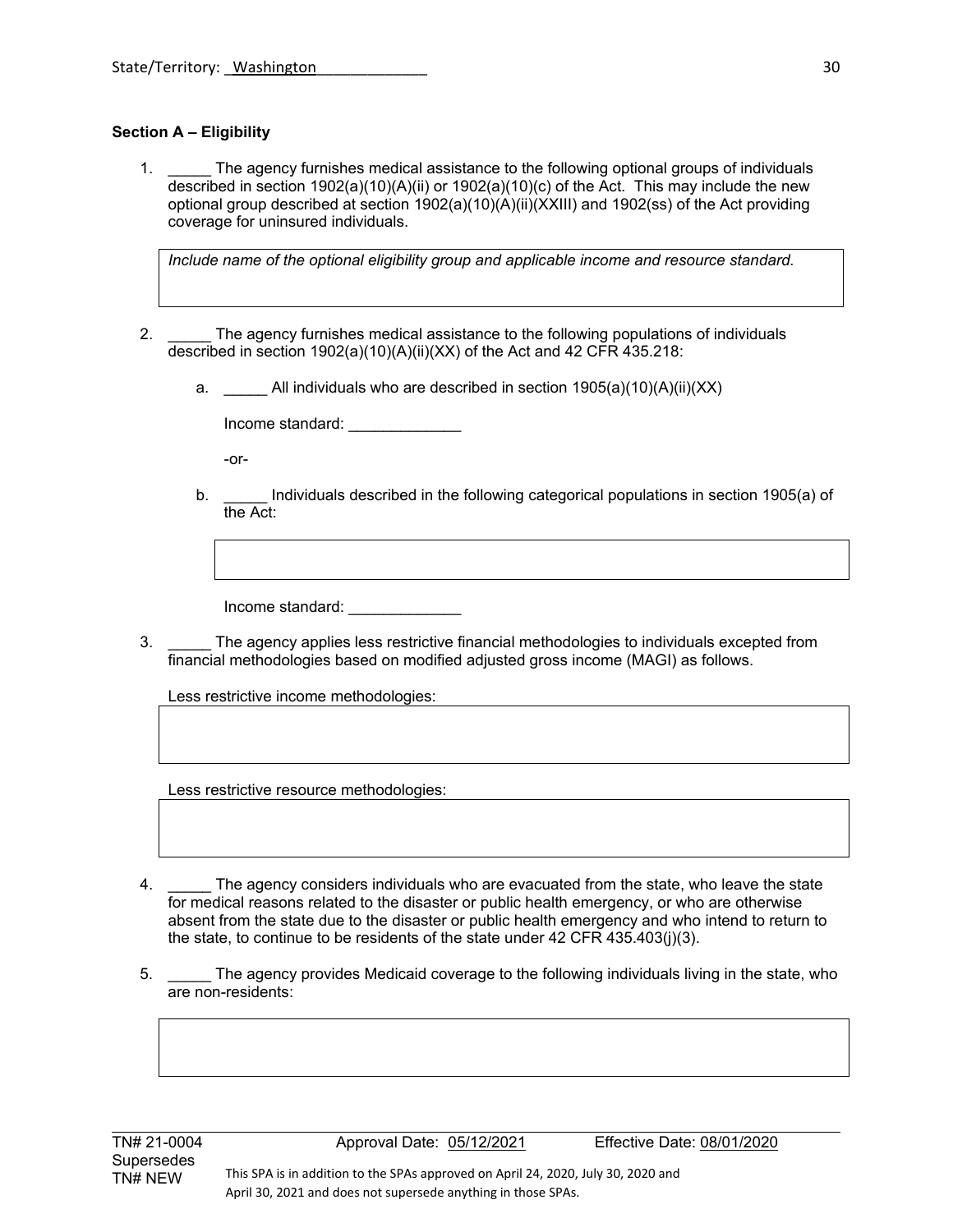6. The agency provides for an extension of the reasonable opportunity period for non-citizens declaring to be in a satisfactory immigration status, if the non-citizen is making a good faith effort to resolve any inconsistences or obtain any necessary documentation, or the agency is unable to complete the verification process within the 90-day reasonable opportunity period due to the disaster or public health emergency.

## **Section B – Enrollment**

 $\ddot{\phantom{a}}$ 

1. \_\_\_\_\_ The agency elects to allow hospitals to make presumptive eligibility determinations for the following additional state plan populations, or for populations in an approved section 1115 demonstration, in accordance with section 1902(a)(47)(B) of the Act and 42 CFR 435.1110, provided that the agency has determined that the hospital is capable of making such determinations.

*Please describe the applicable eligibility groups/populations and any changes to reasonable limitations, performance standards or other factors.* 

2. \_\_\_\_\_ The agency designates itself as a qualified entity for purposes of making presumptive eligibility determinations described below in accordance with sections 1920, 1920A, 1920B, and 1920C of the Act and 42 CFR Part 435 Subpart L.

*Please describe any limitations related to the populations included or the number of allowable PE periods.*

3. \_\_\_\_\_ The agency designates the following entities as qualified entities for purposes of making presumptive eligibility determinations or adds additional populations as described below in accordance with sections 1920, 1920A, 1920B, and 1920C of the Act and 42 CFR Part 435 Subpart L. Indicate if any designated entities are permitted to make presumptive eligibility determinations only for specified populations.

*Please describe the designated entities or additional populations and any limitations related to the specified populations or number of allowable PE periods.*

- 4. \_\_\_\_\_ The agency adopts a total of \_\_\_\_\_ months (not to exceed 12 months) continuous eligibility for children under age enter age (not to exceed age 19) regardless of cha  $\Box$  (not to exceed age 19) regardless of changes in circumstances in accordance with section 1902(e)(12) of the Act and 42 CFR 435.926.
- 5. \_\_\_\_\_ The agency conducts redeterminations of eligibility for individuals excepted from MAGIbased financial methodologies under 42 CFR 435.603(j) once every \_\_\_\_\_ months (not to exceed 12 months) in accordance with 42 CFR 435.916(b).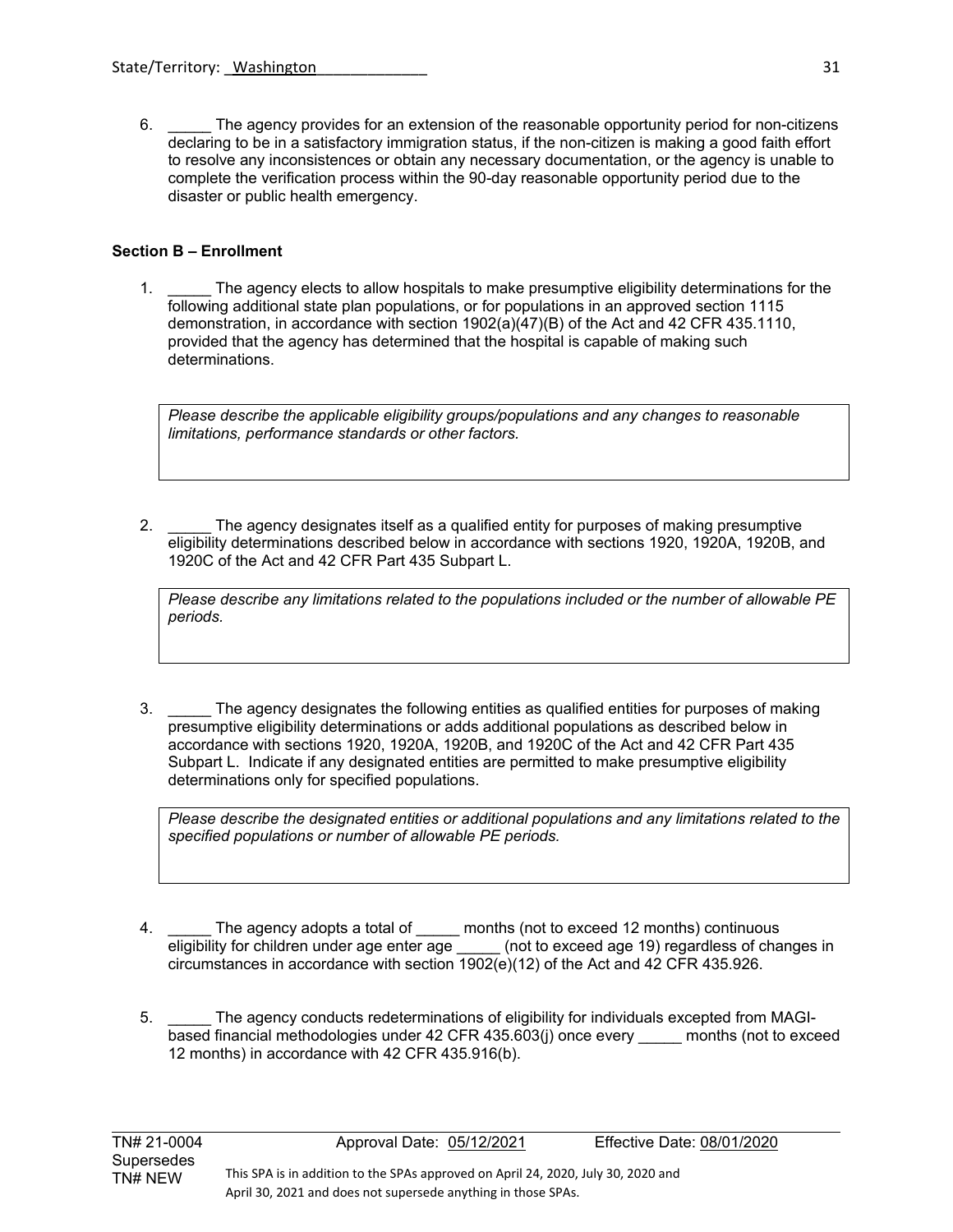- 6. \_\_\_\_\_ The agency uses the following simplified application(s) to support enrollment in affected areas or for affected individuals (a copy of the simplified application(s) has been submitted to CMS).
	- a. \_\_\_\_\_ The agency uses a simplified paper application.
	- b. \_\_\_\_\_ The agency uses a simplified online application.
	- c. \_\_\_\_\_ The simplified paper or online application is made available for use in call-centers or other telephone applications in affected areas.

#### **Section C – Premiums and Cost Sharing**

1. \_\_\_\_\_ The agency suspends deductibles, copayments, coinsurance, and other cost sharing charges as follows:

*Please describe whether the state suspends all cost sharing or suspends only specified deductibles, copayments, coinsurance, or other cost sharing charges for specified items and services or for specified eligibility groups consistent with 42 CFR 447.52(d) or for specified income levels consistent with 42 CFR 447.52(g).* 

- 2. \_\_\_\_\_ The agency suspends enrollment fees, premiums and similar charges for:
	- a. \_\_\_\_\_ All beneficiaries
	- b. The following eligibility groups or categorical populations:

*Please list the applicable eligibility groups or populations.* 

3. \_\_\_\_\_ The agency allows waiver of payment of the enrollment fee, premiums and similar charges for undue hardship.

*Please specify the standard(s) and/or criteria that the state will use to determine undue hardship.* 

#### **Section D – Benefits**

#### *Benefits:*

1. The agency adds the following optional benefits in its state plan (include service descriptions, provider qualifications, and limitations on amount, duration or scope of the benefit):

 $\ddot{\phantom{a}}$ 

TN# 21-0004 Approval Date: 05/12/2021 Effective Date: 08/01/2020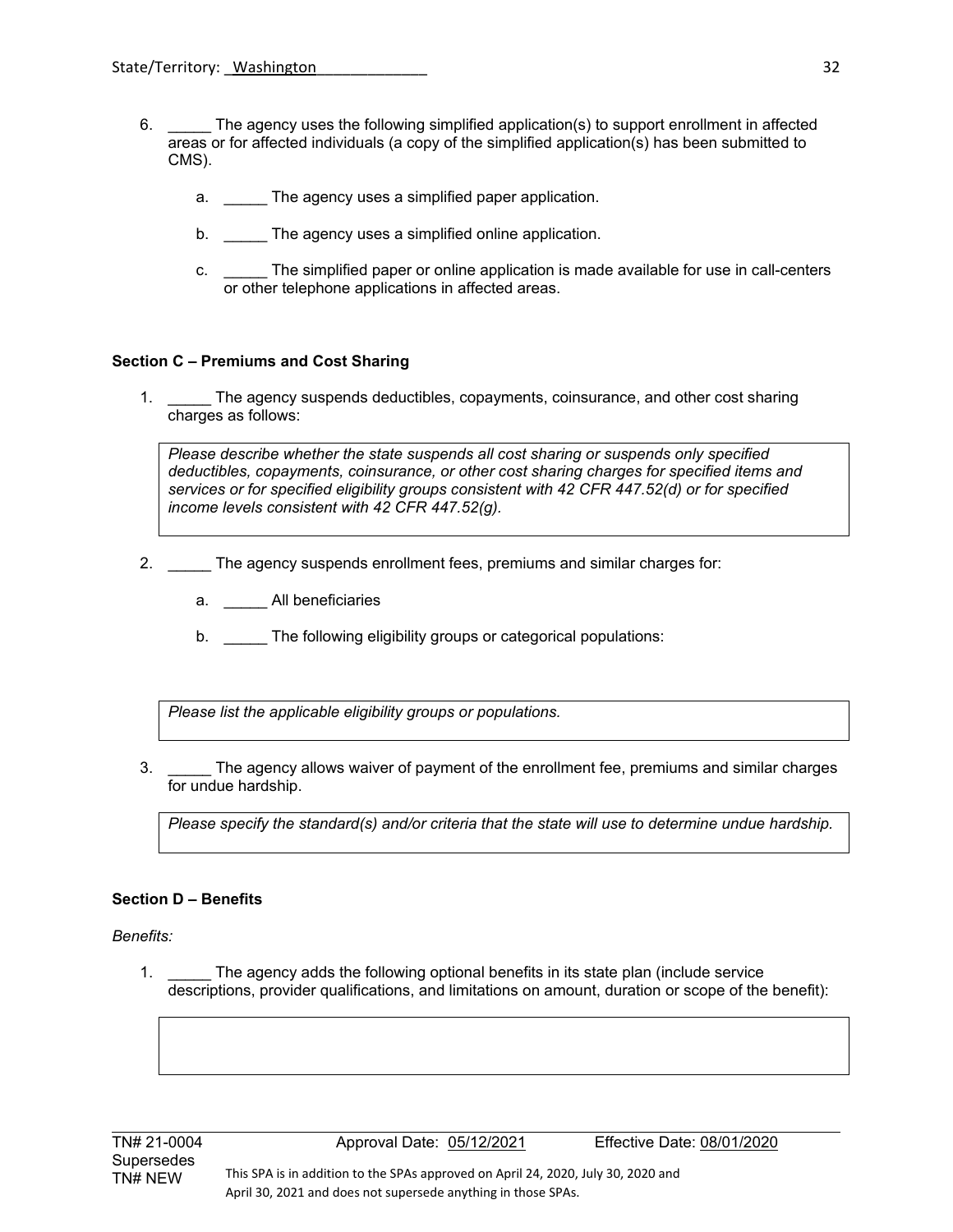- 2. \_\_\_\_\_\_ The agency makes the following adjustments to benefits currently covered in the state plan:
- 3. \_\_\_\_\_ The agency assures that newly added benefits or adjustments to benefits comply with all applicable statutory requirements, including the statewideness requirements found at 1902(a)(1), comparability requirements found at 1902(a)(10)(B), and free choice of provider requirements found at 1902(a)(23).
- 4. \_\_\_\_\_ Application to Alternative Benefit Plans (ABP). The state adheres to all ABP provisions in 42 CFR Part 440, Subpart C. This section only applies to states that have an approved ABP(s).
	- a. The agency assures that these newly added and/or adjusted benefits will be made available to individuals receiving services under ABPs.
	- b. \_\_\_\_\_ Individuals receiving services under ABPs will not receive these newly added and/or adjusted benefits, or will only receive the following subset:

*Please describe.* 

*Telehealth:*

5. The agency utilizes telehealth in the following manner, which may be different than outlined in the state's approved state plan:

*Please describe.* 

### *Drug Benefit:*

 $\ddot{\phantom{a}}$ 

6. \_\_\_\_\_ The agency makes the following adjustments to the day supply or quantity limit for covered outpatient drugs. The agency should only make this modification if its current state plan pages have limits on the amount of medication dispensed.

*Please describe the change in days or quantities that are allowed for the emergency period and for which drugs.* 

7. \_\_\_\_\_ Prior authorization for medications is expanded by automatic renewal without clinical review, or time/quantity extensions.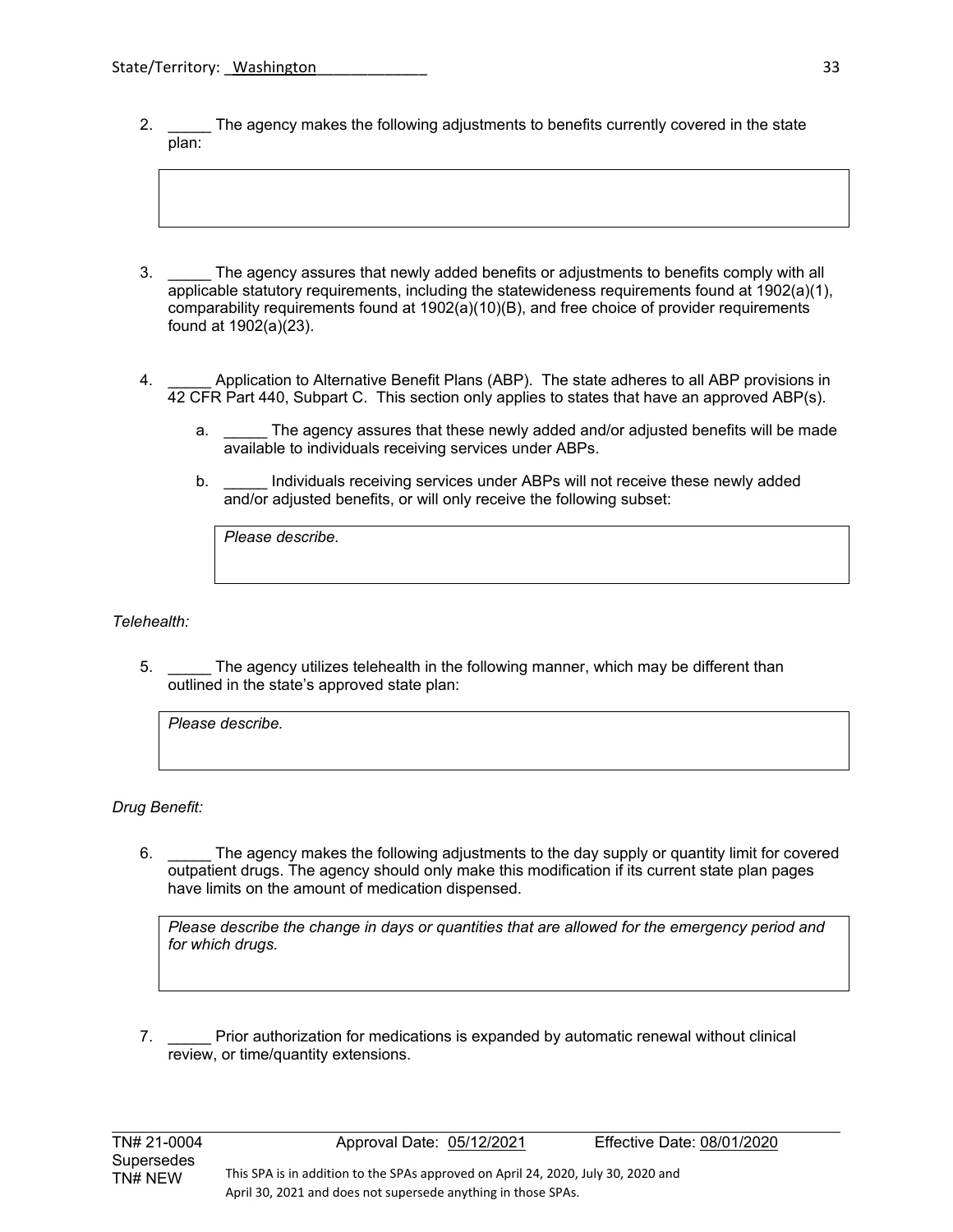8. \_\_\_\_\_\_ The agency makes the following payment adjustment to the professional dispensing fee when additional costs are incurred by the providers for delivery. States will need to supply documentation to justify the additional fees.

*Please describe the manner in which professional dispensing fees are adjusted.* 

9. \_\_\_\_\_ The agency makes exceptions to their published Preferred Drug List if drug shortages occur. This would include options for covering a brand name drug product that is a multi-source drug if a generic drug option is not available.

## **Section E – Payments**

*Optional benefits described in Section D:* 

- 1. \_\_\_\_\_ Newly added benefits described in Section D are paid using the following methodology:
	- a. **Dublished fee schedules**

Effective date (enter date of change): **Effective** date (enter date of change):

Location (list published location): \_\_\_\_\_\_\_\_\_\_\_\_\_

b. Other:

*Describe methodology here.* 

*Increases to state plan payment methodologies:* 

2. **\_**X\_ The agency increases payment rates for the following services:

Nursing Facilities

a. \_\_\_\_\_ Payment increases are targeted based on the following criteria:

*Please describe criteria.* 

- b. Payments are increased through:
	- i. \_\_<u>X</u>\_\_ A supplemental payment or add-on within applicable upper payment limits: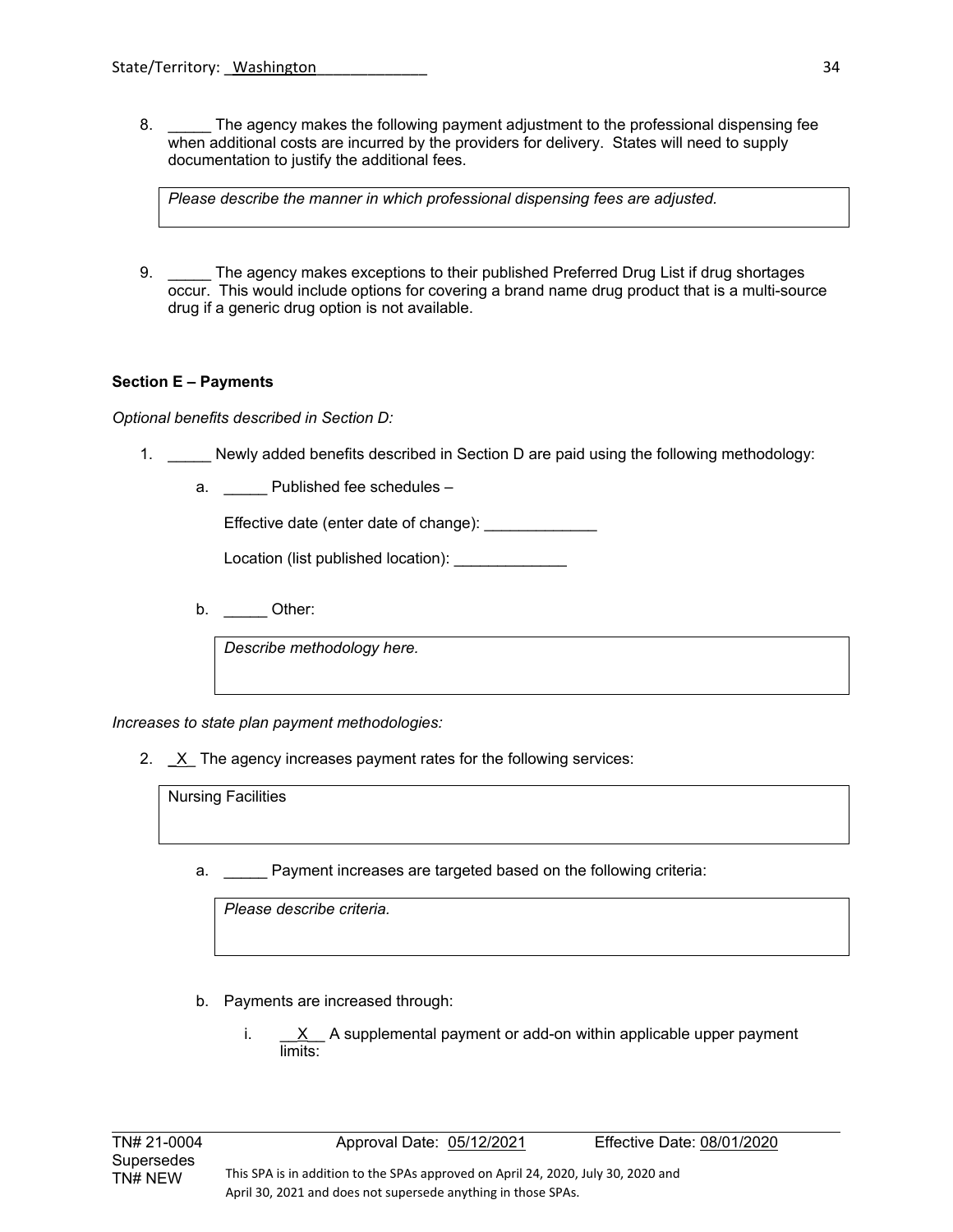| Add-on payment to aid with additional costs resulting from the COVID-19 PHE.     |        |  |
|----------------------------------------------------------------------------------|--------|--|
| Add-on payments to nursing facilities are a flat, per client per day amount. The |        |  |
| amount of this add-on is calculated based on caseload forecasts. Add-on          |        |  |
| rates:                                                                           |        |  |
| August 1, 2020 through September 30, 2020                                        | \$5.00 |  |
| October 1, 2020 through December 31, 2020                                        | \$7.50 |  |
| January 1, 2021 through March 31, 2021                                           | \$8.30 |  |
| April 1, 2021 through December 31, 2021, or the                                  | \$8.33 |  |
| end of the PHE, whichever is first.                                              |        |  |

ii. **An increase to rates as described below.** 

Rates are increased:

Uniformly by the following percentage:

Through a modification to published fee schedules –

Effective date (enter date of change): \_\_\_\_\_\_\_\_\_\_\_\_\_\_

Location (list published location):

Up to the Medicare payments for equivalent services.

External By the following factors:

*Please describe.* 

*Payment for services delivered via telehealth:*

- 3. \_\_\_\_\_ For the duration of the emergency, the state authorizes payments for telehealth services that:
	- a. \_\_\_\_\_ Are not otherwise paid under the Medicaid state plan;
	- b. **Differ from payments for the same services when provided face to face;**
	- c. \_\_\_\_\_ Differ from current state plan provisions governing reimbursement for telehealth;

*Describe telehealth payment variation.*

- d. \_\_\_\_\_ Include payment for ancillary costs associated with the delivery of covered services via telehealth, (if applicable), as follows:
	- i. \_\_\_\_\_\_\_\_ Ancillary cost associated with the originating site for telehealth is incorporated into fee-for-service rates.
	- ii. Ancillary cost associated with the originating site for telehealth is separately reimbursed as an administrative cost by the state when a Medicaid service is delivered.